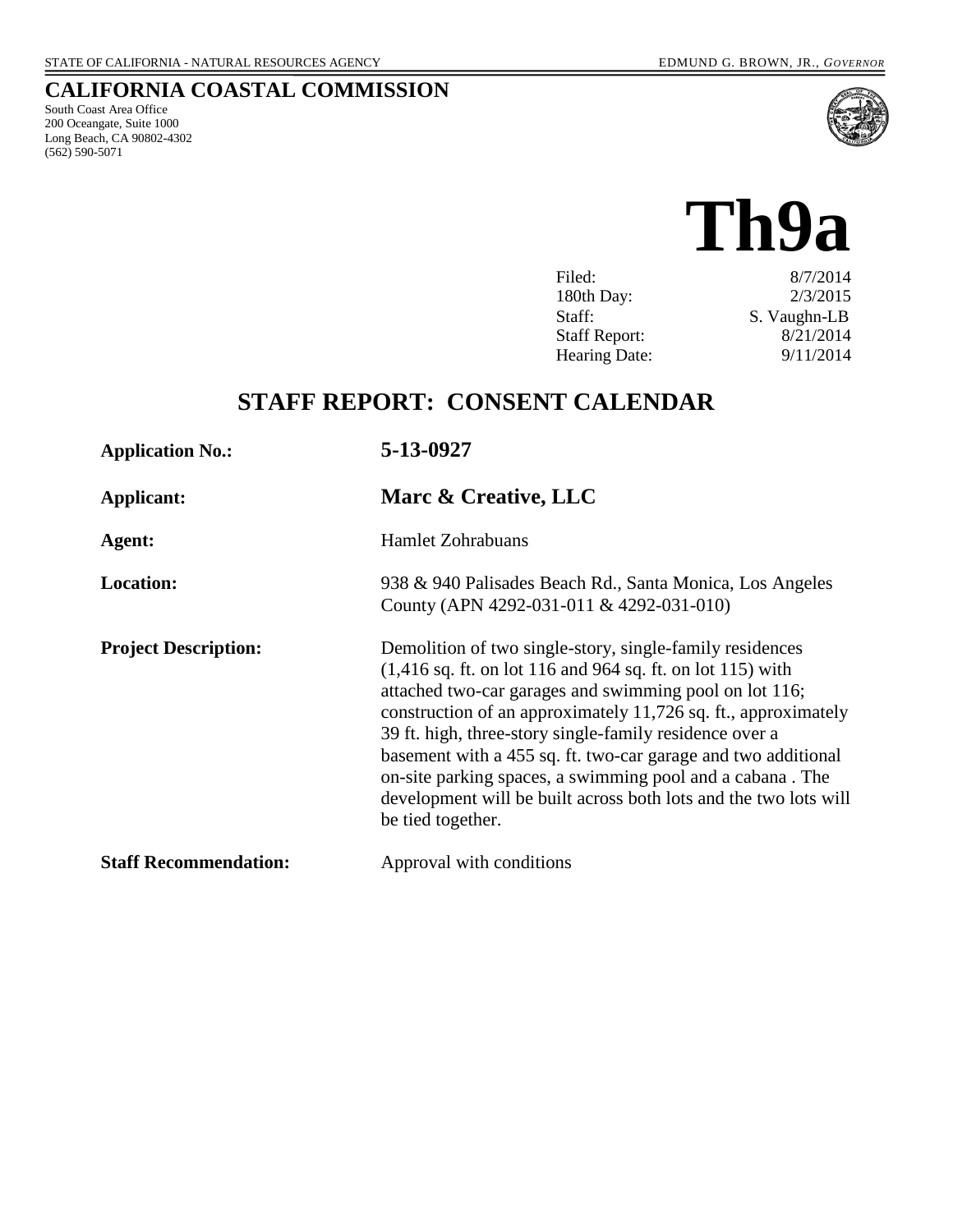#### **I. MOTION AND RESOLUTION**

#### **Motion:**

*I move that the Commission approve the coastal development permit applications included on the consent calendar in accordance with the staff recommendations.*

Staff recommends a **YES** vote. Passage of this motion will result in approval of all of the permits included on the consent calendar. The motion passes only by affirmative vote of a majority of the Commissioners present.

#### **Resolution:**

*The Commission hereby approves a coastal development permit for the proposed development and adopts the findings set forth below on grounds that the development as conditioned will be in conformity with the policies of Chapter 3 of the Coastal Act and will not prejudice the ability of the local government having jurisdiction over the area to prepare a Local Coastal Program conforming to the provisions of Chapter 3. Approval of the permit complies with the California Environmental Quality Act because either 1) feasible mitigation measures and/or alternatives have been incorporated to substantially lessen any significant adverse effects of the development on the environment, or 2) there are no further feasible mitigation measures or alternatives that would substantially lessen any significant adverse impacts of the development on the environment.* 

### **II. STANDARD CONDITIONS:**

This permit is granted subject to the following standard conditions:

- 1. **Notice of Receipt and Acknowledgment**. The permit is not valid and development shall not commence until a copy of the permit, signed by the permittee or authorized agent, acknowledging receipt of the permit and acceptance of the terms and conditions, is returned to the Commission office.
- 2. **Expiration.** If development has not commenced, the permit will expire two years from the date on which the Commission voted on the application. Development shall be pursued in a diligent manner and completed in a reasonable period of time. Application for extension of the permit must be made prior to the expiration date.
- 3. **Interpretation.** Any questions of intent of interpretation of any condition will be resolved by the Executive Director or the Commission.
- 4. **Assignment.** The permit may be assigned to any qualified person, provided assignee files with the Commission an affidavit accepting all terms and conditions of the permit.
- 5. **Terms and Conditions Run with the Land.** These terms and conditions shall be perpetual, and it is the intention of the Commission and the permittee to bind all future owners and possessors of the subject property to the terms and conditions.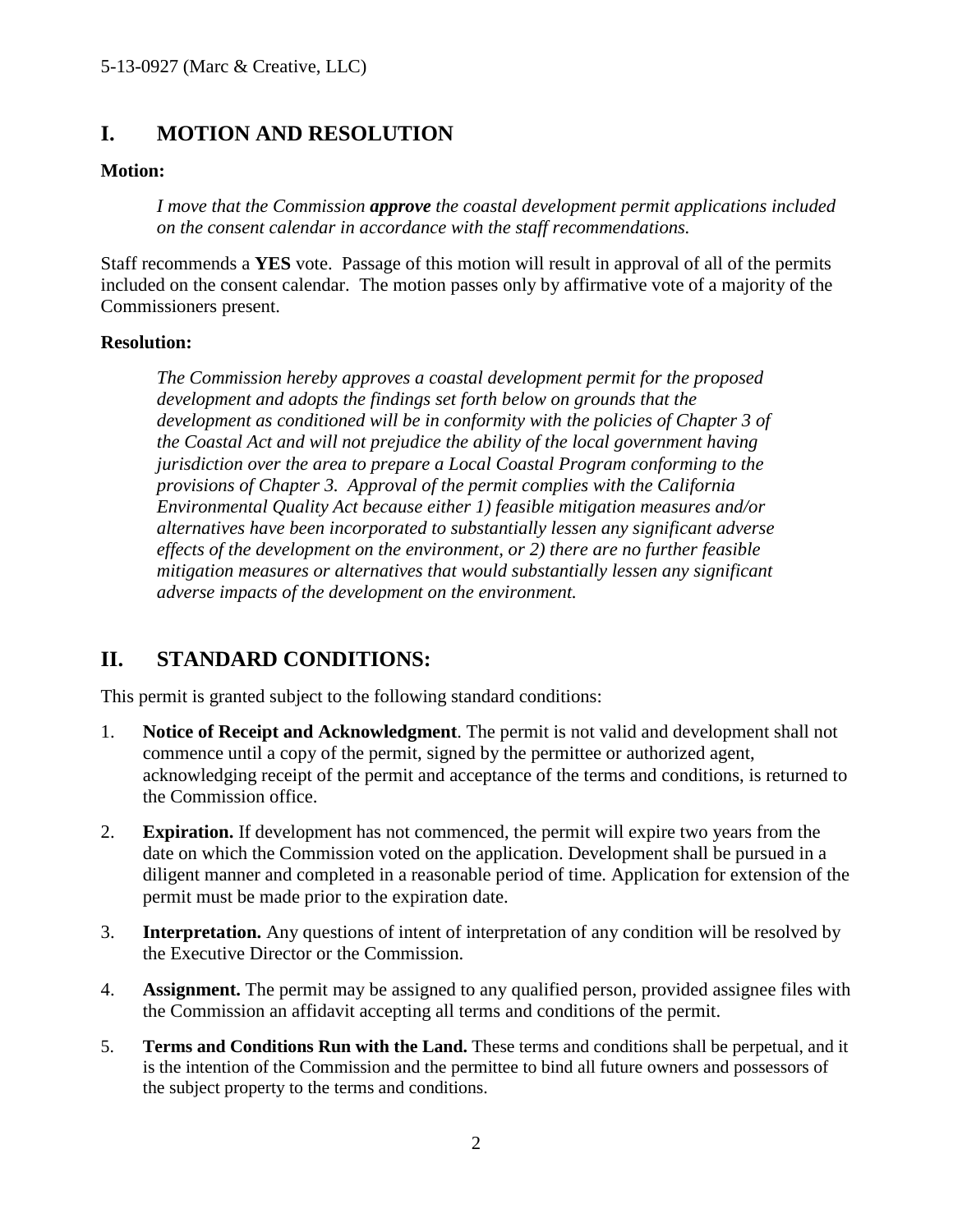## **III. SPECIAL CONDITIONS:**

This permit is granted subject to the following special conditions:

**1.** Assumption of Risk, Waiver of Liability and Indemnity. By acceptance of this permit, the applicant acknowledges and agrees (i) that the site may be subject to hazards from flooding, sea level rise, erosion and wave uprush; (ii) to assume the risks to the applicant and the property that is the subject of this permit of injury and damage from such hazards in connection with this permitted development; (iii) to unconditionally waive any claim of damage or liability against the Commission, its officers, agents, and employees for injury or damage from such hazards; and (iv) to indemnify and hold harmless the Commission, its officers, agents, and employees with respect to the Commission's approval of the project against any and all liability, claims, demands, damages, costs (including costs and fees incurred in defense of such claims), expenses, and amounts paid in settlement arising from any injury or damage due to such hazards.

### **2. Bird Strike Prevention**

- A. Ocean front deck railing systems, fences, screen walls and gates subject to this permit shall use materials designed to minimize bird-strikes with the deck railing, fence, or gate. Such materials may consist, all or in part, of wood; wrought iron; frosted or partially-frosted glass, Plexiglas or other visually permeable barriers that are designed to prevent creation of a bird strike hazard. Clear glass or Plexiglas shall not be installed unless they contain UV-reflective glazing that is visible to birds or appliqués (e.g. stickers/decals) designed to reduce bird-strikes by reducing reflectivity and transparency are also used. Any appliqués used shall be installed to provide coverage consistent with manufacturer specifications (e.g. one appliqué for every 3 foot by 3 foot area) and the recommendations of the Executive Director. Use of opaque or partially opaque materials is preferred to clean glass or Plexiglas and appliqués. All materials and appliqués shall be maintained throughout the life of the development to ensure continued effectiveness at addressing bird strikes and shall be maintained at a minimum in accordance with manufacturer specifications and as recommended by the Executive Director. **PRIOR TO ISSUANCE OF THE COASTAL DEVELOPMENT PERMIT**, the permittee shall submit final revised plans showing the location, design, height and materials of fences, screen walls and gates for the review and approval of the Executive Director. Said plans shall reflect the requirements of this special condition.
- B. The permittee shall undertake development in accordance with the approval final plans. Any proposed changes to the approved final plans shall be reported to the Executive Director. No changes to the approved final plans shall occur without a Commission amendment to this coastal development permit unless the Executive Director determines that no amendment is legally required.

### **3. Storage of Construction Materials, Mechanized Equipment and Removal of Construction Debris**

- A. The permittee shall comply with the following construction-related requirements:
	- (1) No construction materials, debris, or waste shall be placed or stored where it may be subject to water, wind, rain, or dispersion;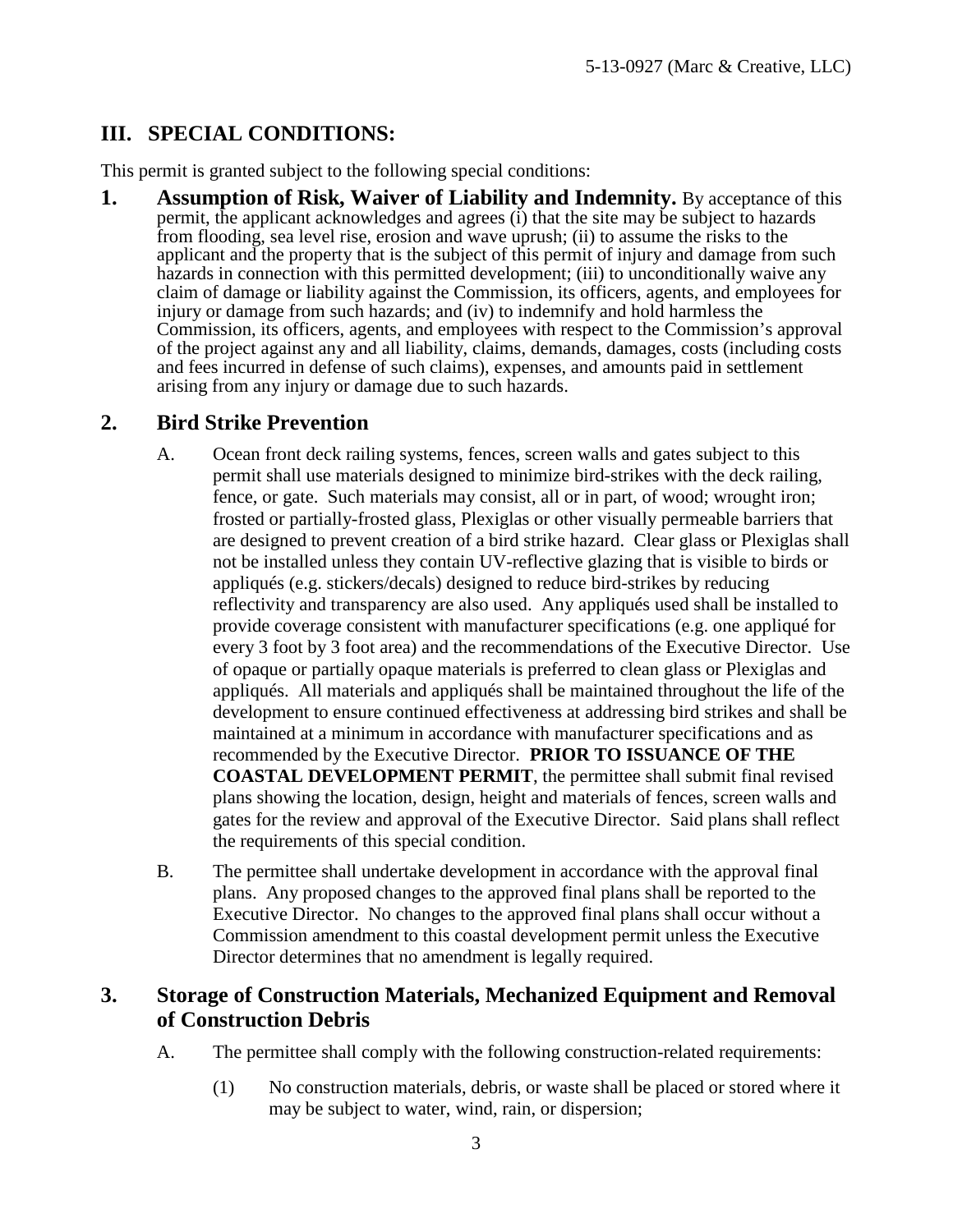- (2) Any and all debris resulting from construction activities shall be removed from the project site within 24 hours of completion of the project;
- (3) Construction debris and sediment shall be removed from construction areas each day that construction occurs to prevent the accumulation of sediment and other debris which may be discharged into coastal waters;
- (4) Erosion control/sedimentation Best Management Practices (BMP's) shall be used to control dust and sedimentation impacts to coastal waters during construction. BMPs shall include, but are not limited to: placement of sand bags around drainage inlets to prevent runoff/sediment transport into coastal waters; and
- (5) All construction materials, excluding lumber, shall be covered and enclosed on all sides, and as far away from a storm drain inlet and receiving waters as possible.
- B. Best Management Practices (BMPs) designed to prevent spillage and/or runoff of construction-related materials, sediment, or contaminants associated with construction activity shall be implemented prior to the on-set of such activity. Selected BMPs shall be maintained in a functional condition throughout the duration of the project. Such measures shall be used during construction:
	- (1) The applicant shall ensure the proper handling, storage, and application of petroleum products and other construction materials. These shall include a designated fueling and vehicle maintenance area with appropriate berms and protection to prevent any spillage of gasoline or related petroleum products or contact with runoff. It shall be located as far away from the receiving waters and storm drain inlets as possible;
	- (2) The applicant shall develop and implement spill prevention and control measures;
	- (3) The applicant shall maintain and wash equipment and machinery in confined areas specifically designed to control runoff. Thinners or solvents shall not be discharged into sanitary or storm sewer systems. Washout from concrete trucks shall be disposed of at a location not subject to runoff and more than 50-feet away from a stormdrain, open ditch or surface water; and
	- (4) The applicant shall provide adequate disposal facilities for solid waste, including excess concrete, produced during construction.
- **4. Future Development.** Pursuant to Title 14 California Code of Regulations Section 13250(b) (6), the exemptions otherwise provided in Public Resources Code Section 30610(a) shall not apply to the development governed by Coastal Development Permit No. 5-13-0927. Accordingly, any future improvements to the single-family house authorized by this permit, including but not limited to repair and maintenance identified as requiring a permit in Public Resources Section 30610(d) and Title 14 California Code of Regulations Sections 13252(a)-(b), shall require an amendment to Permit No. 5-13-0927 from the Commission or shall require an additional coastal development permit from the Commission or from the applicable certified local government.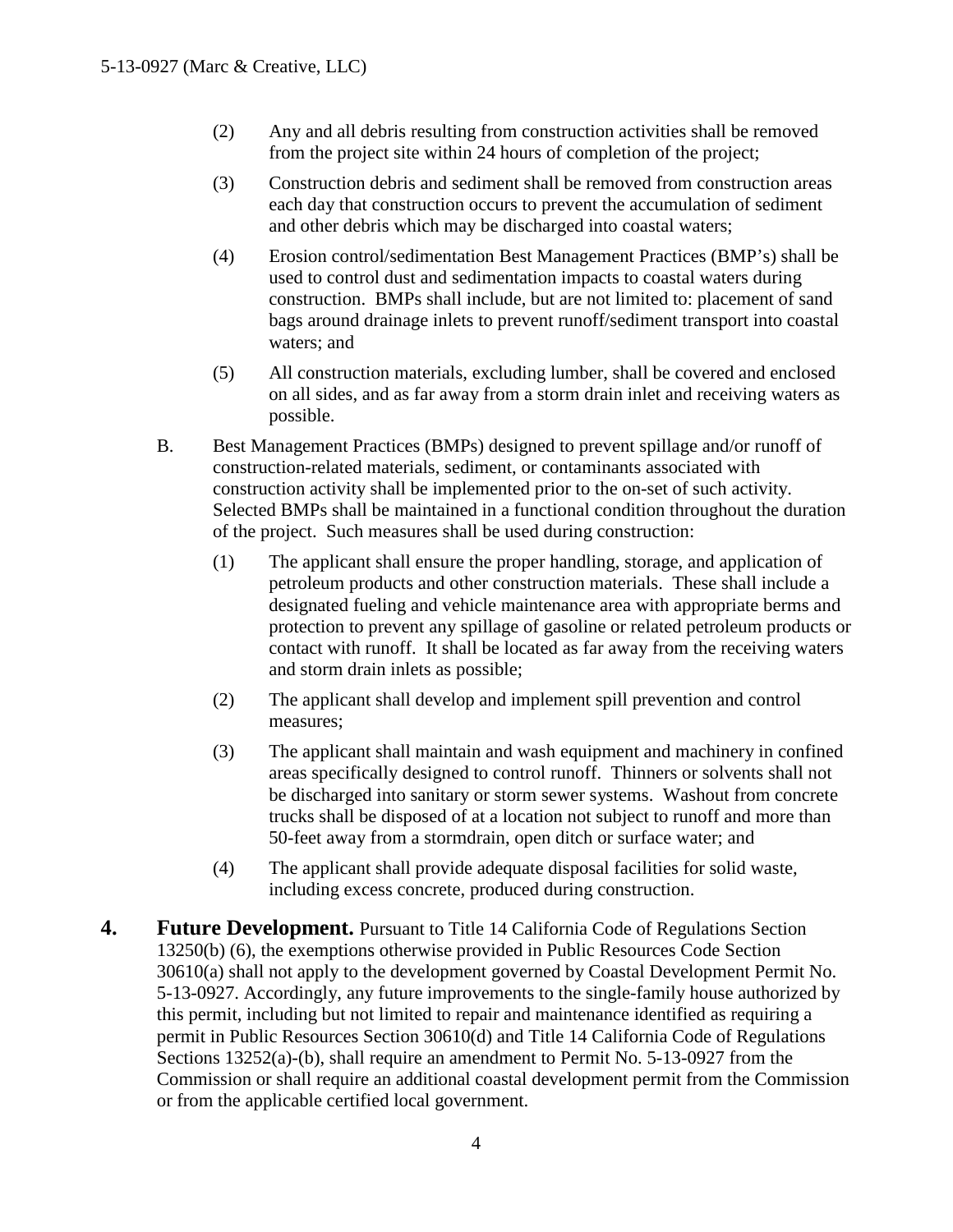#### **5. Final Plans Conforming to Geotechnical Recommendations**

- A. All final design and construction plans shall be consistent with all recommendations contained in *Preliminary Soils Engineering Investigation Proposed Single Family Residence 938 &940 Palisades Beach Road,* by SubSurface Designs, Inc. on September 21,2012*.* No changes to the approved plan shall occur without a Commission amendment to this coastal development permit unless the Executive Director determines that no amendment is legally required.
- B. **PRIOR TO ISSUANCE OF THE COASTAL DEVELOPMENT PERMIT**, the applicant shall submit, for the Executive Director's review and approval, two full sets of plans with evidence that an appropriately licensed professional has reviewed and approved all final design and construction plans and certified that each of those final plans is consistent with all the recommendations specified in the above-referenced report.
- C. The permittee shall undertake development in accordance with the approved final plans. Any proposed changes to the approved final plans shall be reported to the Executive Director. No changes to the approved final plans shall occur without a Commission amendment unless the Executive Director determines that no amendment is legally required.
- **6. Landscaping Drought Tolerant, Non Invasive Plants.** Vegetated landscaped areas shall consist of primarily native plants or non-native drought tolerant plants, which are noninvasive. No plant species listed as problematic and/or invasive by the California Native Plant Society [\(http://www.CNPS.org/\)](http://www.cnps.org/), the California Invasive Plant Council (formerly the California Exotic Pest Plant Council) [\(http://www.cal-ipc.org/\)](http://www.cal-ipc.org/), or as may be identified from time to time by the State of California shall be employed or allowed to naturalize or persist on the site. No plant species listed as a "noxious weed" by the State of California or the U.S. Federal Government shall be utilized within the property. All plants shall be low water use plants as identified by California Department of Water Resources

(See:http://www.water.ca.gov/wateruseefficiency/docs/wucols00.pdf).

**7.** Water Quality Standards. With the acceptance of this permit the applicant agrees to comply with all applicable City of Santa Monica water quality requirements as required under the City's Municipal Code that are in effect at the time of approval of this permit.

#### **8. No Future Shoreline Protective Device**

A. By acceptance of this permit, the applicant and landowner agrees, on behalf of himself and all other successors and assigns, that no shoreline protective device(s) shall ever be constructed to protect the development approved pursuant to Coastal Development Permit No. 5-13-0927 including, but not limited to, the residence, garage and foundations and any future improvements, in the event that the development is threatened with damage or destruction from waves, erosion, storm conditions, liquefaction, flooding, sea level rise, or any other coastal hazards in the future. By acceptance of this permit, the applicant and landowner hereby waives, on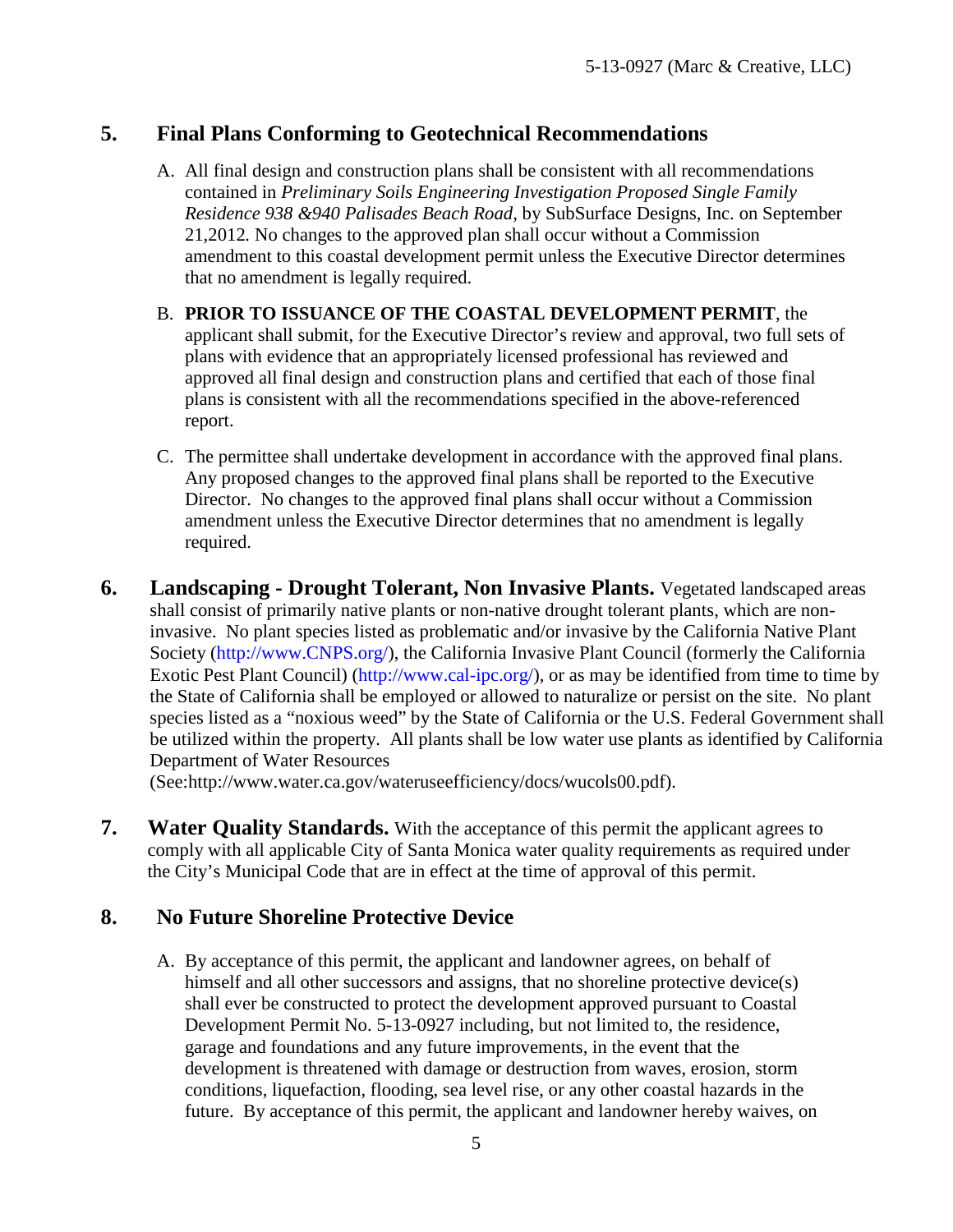behalf of himself and all successors and assigns, any rights to construct such devices that may exist under Public Resources Code Section 30235.

- B. By acceptance of this permit, the applicant and landowner further agree, on behalf of himself and all successors and assigns, that the landowner(s) shall remove the development authorized by this permit, including the residence, garage and foundations if any government agency has ordered that the structure is not to be occupied due to any of the hazards identified above. In the event that portions of the development fall to the beach before they are removed, the landowner(s) shall remove all recoverable debris associated with the development from the beach and ocean and lawfully dispose of the material in an approved disposal site. Such removal shall require a coastal development permit.
- **9. Deed Restriction.** PRIOR TO ISSUANCE OF THE COASTAL DEVELOPMENT PERMIT, the applicant shall submit to the Executive Director for review and approval documentation demonstrating that the applicant has executed and recorded against the parcels governed by this permit a deed restriction, in a form and content acceptable to the Executive Director: (1) indicating that, pursuant to this permit, the California Coastal Commission has authorized development on the subject property, subject to terms and conditions that restrict the use and enjoyment of that property; and (2) imposing the Special Conditions of this permit as covenants, conditions and restrictions on the use and enjoyment of the Property. The deed restriction shall include a legal description of the entire parcel or parcels governed by this permit. The deed restriction shall also indicate that, in the event of an extinguishment or termination of the deed restriction for any reason, the terms and conditions of this permit shall continue to restrict the use and enjoyment of the subject property so long as either this permit or the development it authorizes, or any part, modification, or amendment thereof, remains in existence on or with respect to the subject property.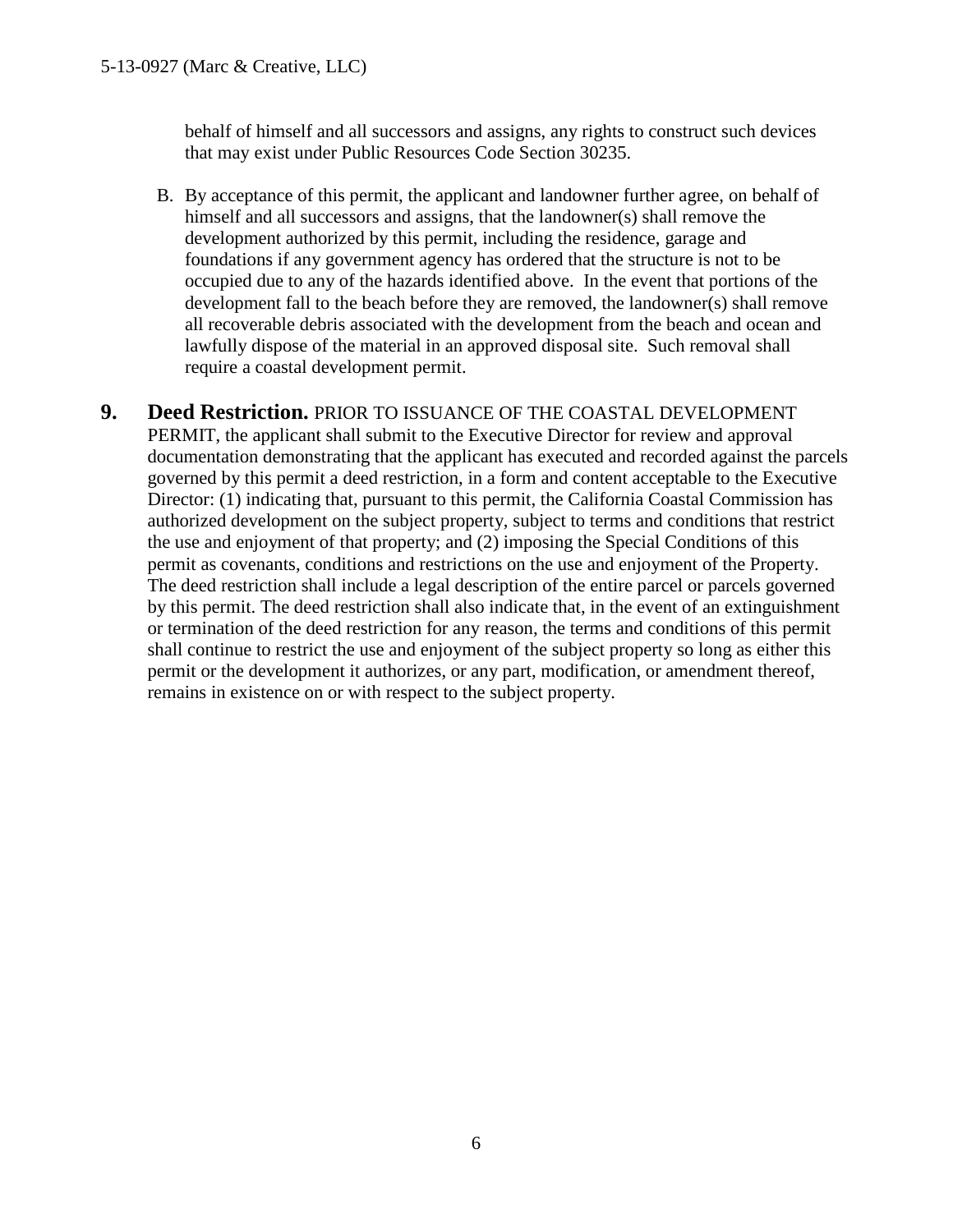## **IV. FINDINGS AND DECLARATIONS:**

#### **A. Project Location & Description**

The proposed project involves the demolition of two single-family houses on adjacent lots including one swimming pool, the tying of the two lots together, the construction of an approximately 11,726 sq. ft., three-story, approximately 39 ft. high, single-family residence over a subterranean basement with an attached two-car garage and two additional on-site parking spaces, a new swimming pool and a cabana on a beach front lot with a total (combined) area of approximately 11,067 sq. ft. **(EXHIBIT #2).** Each house proposed to be demolished sits on individual adjacent lots. The house on lot 116 is a 1,416 sq. ft. single-story single-family residence with attached two-car garage and swimming pool. All structures on this lot are proposed to be demolished. The house on lot 115 is a 940 sq. ft. single-story, single-family residence with an attached two-car garage and storage shed. All structures on this lot are proposed to be demolished. The project will include a private gate connecting the driveway to Palisades Beach Road (Pacific Coast Highway).

The proposed project site is located at 938 & 940 Palisades Beach Road (Pacific Coast Highway), north of the Santa Monica Pier, in the North Beach area of the City of Santa Monica **(EXHIBIT #1)**. The combined lot, measuring approximately 60 ft. wide by 184 ft. deep, is a beach fronting lot and zoned R2B (Low Density Multiple Family Residential/Parking Overlay). The North Beach area provides a broad beach, over 500 feet in width. The North Beach area contains the City's northern sandy beach area, beach clubs and single-family and multi-family residential developments. The subject lot is located within a row of residentially developed lots and public beach parking lots. An approximately 16 ft. wide bicycle path is located on the sandy beach approximately 150 ft. west of the property line.

Due to the width of the beach and the location of the Santa Monica Pier and breakwater, properties along the beach are generally protected from storm wave impacts and have not required shoreline protective devices. Previous wave run-up analysis studies for the Santa Monica beach area that examined the impact of wave run-up and wave induced flooding (i.e. overtopping) in the area under extreme oceanographic conditions over the next 75 years, found that, based upon beach width and the presence of the pier structure and a breakwater located off shore of the North Beach area, it is extremely unlikely that the shoreline will erode significantly in the next 75 years. Furthermore, the applicant is constructing the proposed development within an area that already contains development. In the case of the proposed project, the applicant does not propose the construction of any shoreline protective device to protect the proposed development. Due to the width of the beach and the location of the Santa Monica breakwater, properties along the north beach area are generally protected from storm wave impacts and have not required shoreline protective devices.

The proposed residence will be setback approximately 55 ft. from the western property line **(EXHIBIT #4)**. The proposed pool, spa and paving will be located at ground level between the western property line and proposed residence, consistent with the pattern of development in the area.

The existing single-family residences are located landward of the 1921 mean high tide line, which was formally established by survey as the legal property line between public and private property in this location, as part of a settlement (lease agreements) between State Lands, City of Santa Monica and the various property owners **(EXHIBIT # 5)**. Although the Commission was not a party to the lease agreements, the Commission has required that no private, permanent improvements extend beyond the 1921 mean high tide line. In this particular case all proposed development is located landward of the 1921 mean high tide line.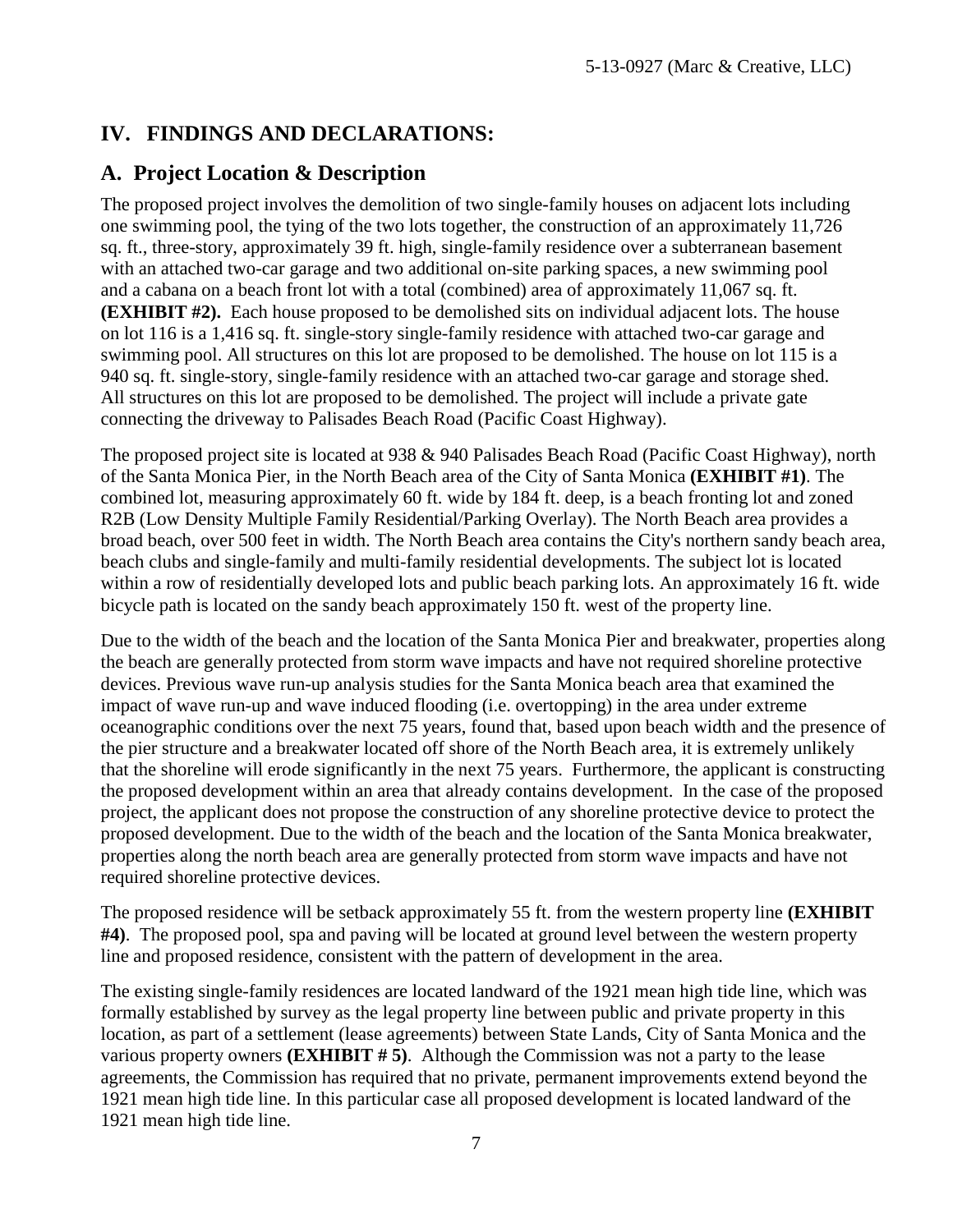The residential structure will be setback 20 ft. from Palisades Beach Road (Pacific Coast Highway) consistent with City requirements and past Commission permit action on development along with area. Furthermore, the proposed project is consistent with the City's 40-foot maximum height limit and Palisades Bluff view shed requirements, and is below the Coastal Commission's 50-foot height limit for this area **(EXHIBIT #4)**.

Due to the limited parking in the area, the Commission has required single-family residences along Palisades Beach Road to provide four parking spaces. The project will provide two parking spaces within an attached garage and two additional parking spaces in a car port next to the garage for a total of four on-site parking spaces.

The City requires all new development to reduce the projected runoff for the site. The City's Best Management Practices are designed to treat, infiltrate or filter the amount of stormwater runoff up to the 85% percentile for a 24 hour storm event. The applicant is proposing to install a drywell or similar drainage device and the use of grasscrete for the driveway and landscaping to reduce stormwater runoff, consistent with the City's requirements **(EXHIBIT #3)**.

## **B. ACCESS**

As conditioned, the proposed development will not have any new adverse impact on public access to the coast or to nearby recreational facilities. Thus, as conditioned, the proposed development conforms with Sections 30210 through 30214, Sections 30220 through 30224, and 30252 of the Coastal Act.

## **C. DEVELOPMENT**

Development adjacent to the ocean is inherently hazardous. Development which may require a protective device in the future cannot be allowed due to the adverse impacts such devices have upon, among other things, public access, visual resources and shoreline processes. To minimize the project's impact on shoreline processes, and to minimize risks to life and property, the development has been conditioned to require a future improvements condition and to require that the landowner and any successor-in-interest assume the risk of undertaking the development. As conditioned, the Commission finds that the development conforms to the requirements of Sections 30235 and 30253 of the Coastal Act regarding the siting of development in hazardous locations.

## **D. WATER QUALITY**

The proposed site was previously developed with a residential structure. The proposed project will not significantly increase site runoff from the previous development and the project will comply with the City of Santa Monica's water quality requirements. Therefore, the Commission finds that the proposed development, as conditioned, conforms with Sections 30230 and 30231 of the Coastal Act regarding the protection of water quality to promote the biological productivity of coastal waters and to protect human health.

### **E. DEED RESTRICTION**

To ensure that any prospective future owners of the property are made aware of the applicability of the conditions of this permit, the Commission imposes one additional condition requiring that the property owner record a deed restriction against the property, referencing all of the above Special Conditions of this permit and imposing them as covenants, conditions and restrictions on the use and enjoyment of the Property. Thus, as conditioned, this permit ensures that any prospective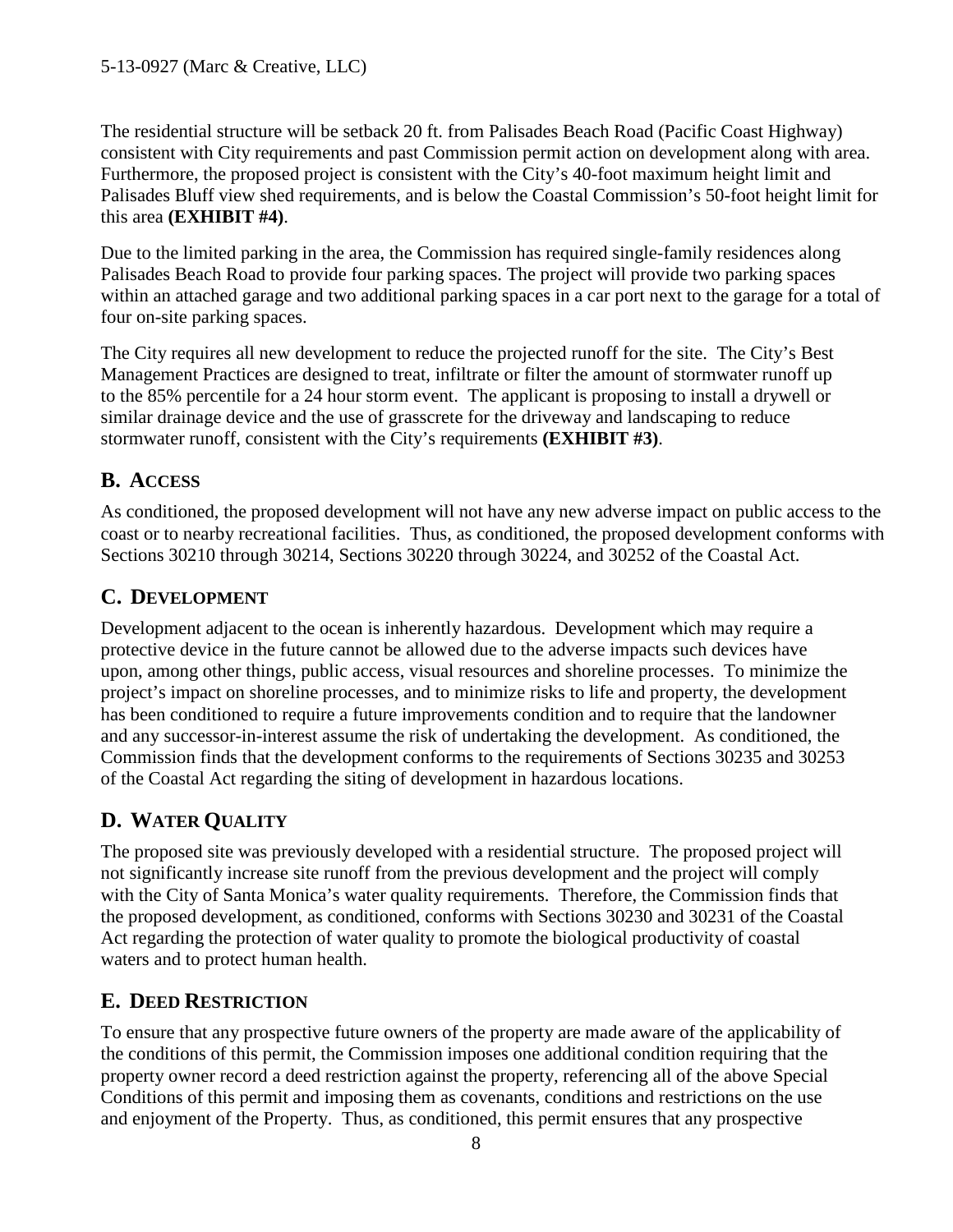future owner will receive actual notice of the restrictions and/or obligations imposed on the use and enjoyment of the land in connection with the authorized development, including the risks of the development and/or hazards to which the site is subject, and the Commission's immunity from liability.

### **F. HAZARDS**

Development adjacent to the ocean is inherently hazardous. Development which may require a protective device in the future cannot be allowed due to the adverse impacts such devices have upon, among other things, public access, visual resources and shoreline processes. To minimize the project's impact on shoreline processes, and to minimize risks to life and property, the development has been conditioned to: require an appropriate set-back from the water; require a drainage and runoff control plan to direct, treat, and minimize the flow of water offsite; prohibit construction of protective devices (such as a seawall) in the future; and to require that the landowner and any successor-in-interest assume the risk of undertaking the development. As conditioned, the Commission finds that the development conforms to the requirements of Sections 30235 and 30253 of the Coastal Act regarding the siting of development in hazardous locations.

## **G. LOCAL COASTAL PROGRAM**

Coastal Act section 30604(a) states that, prior to certification of a local coastal program ("LCP"), a coastal development permit can only be issued upon a finding that the proposed development is in conformity with Chapter 3 of the Act and that the permitted development will not prejudice the ability of the local government to prepare an LCP that is in conformity with Chapter 3. The City of Santa Monica has neither a certified LCP nor a certified Land Use Plan for the North Beach area. The proposed development is consistent with Chapter 3 of the Coastal Act. Approval of the project , as conditioned, will not prejudice the ability of the local government to prepare a Local Coastal Program that is in conformity with the provisions of Chapter 3 of the Coastal Act.

#### **H. CALIFORNIA ENVIRONMENTAL QUALITY ACT (CEQA)**

As conditioned, there are no feasible alternatives or additional feasible mitigation measures available that would substantially lessen any significant adverse effect that the activity may have on the environment. Therefore, the Commission finds that the proposed project, as conditioned to mitigate the identified impacts, is the least environmentally damaging feasible alternative and can be found consistent with the requirements of the Coastal Act to conform to CEQA.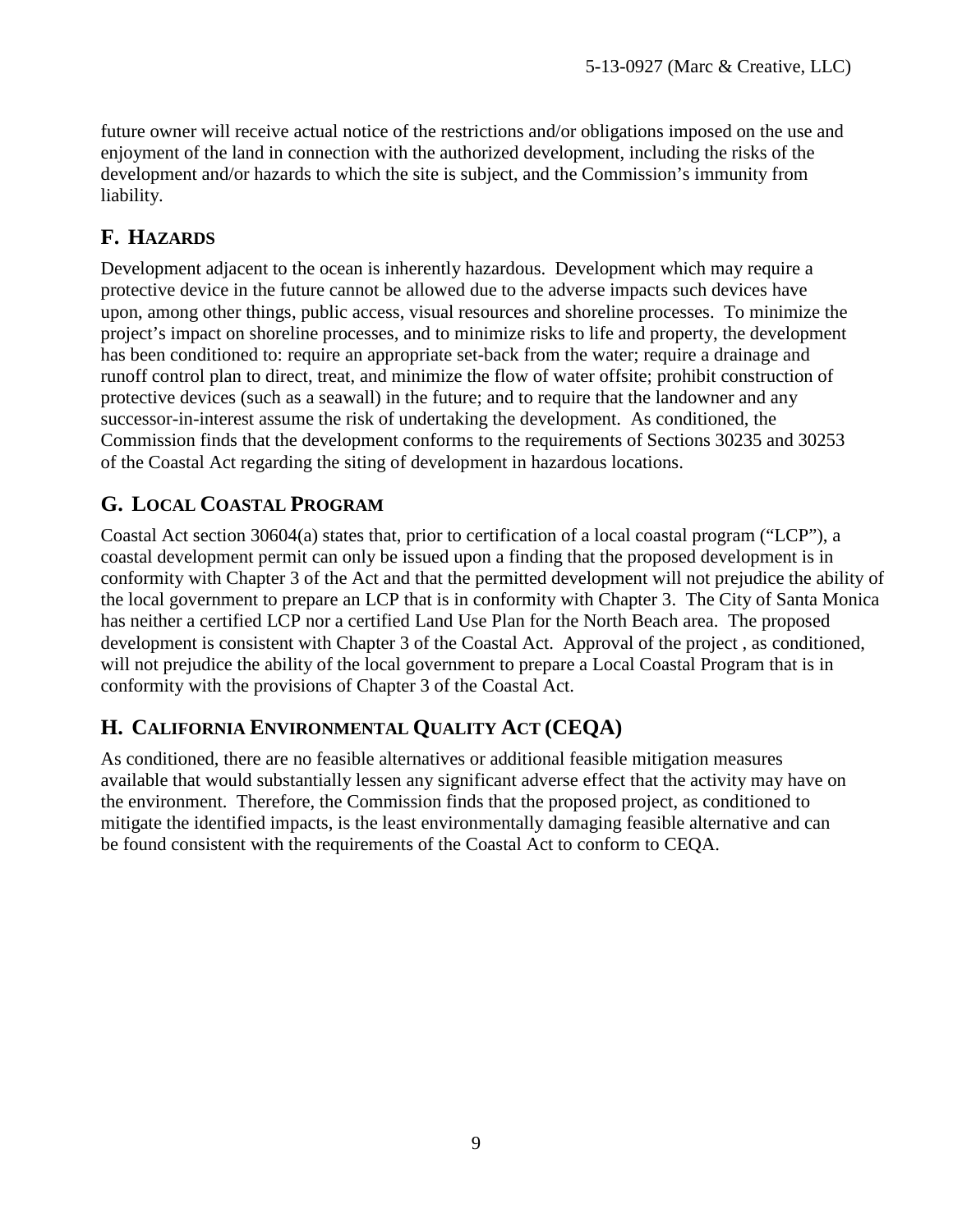

https://www.google.com/maps/place/940+Palisades+Beach+Rd,+Santa+Monica,+CA+904...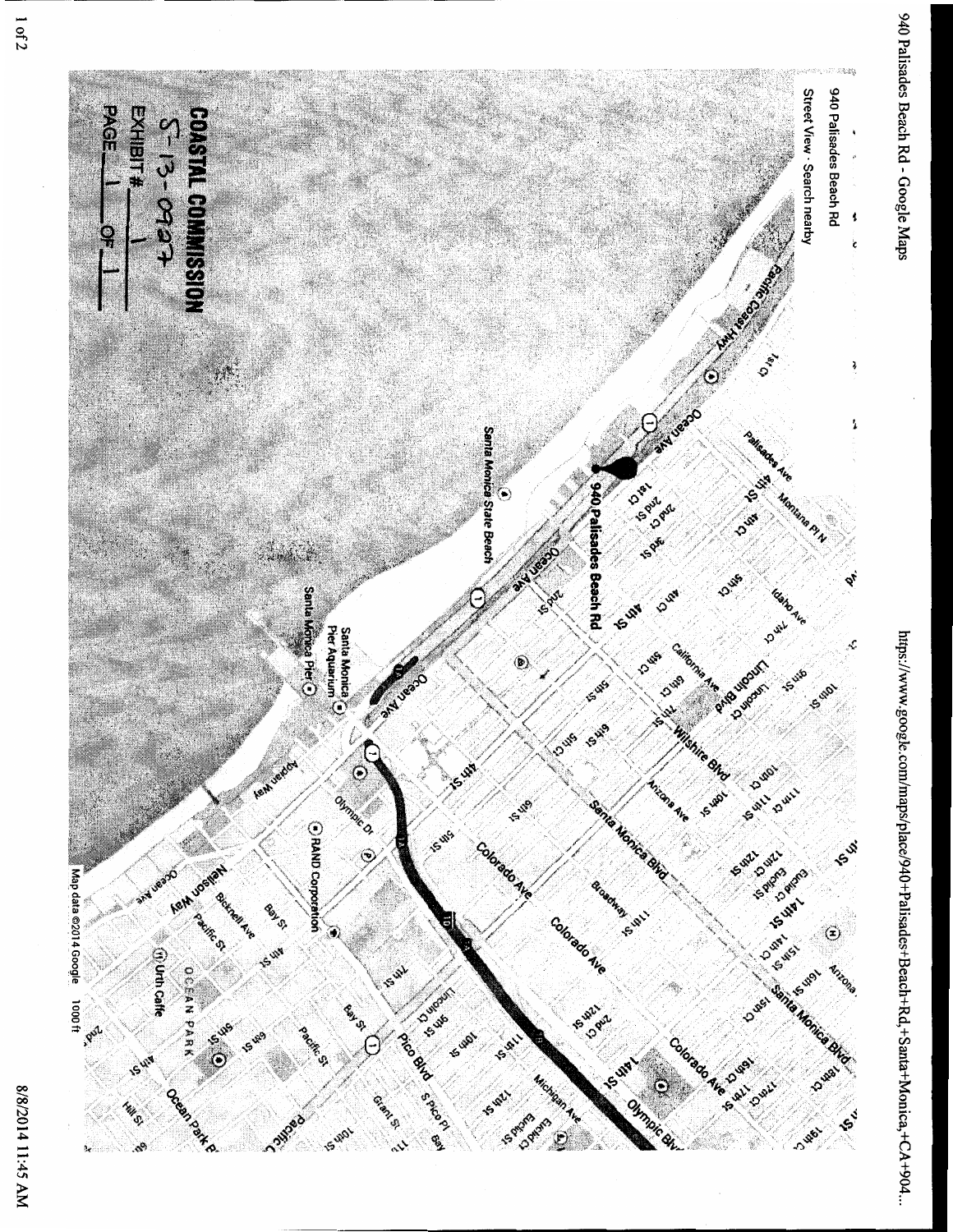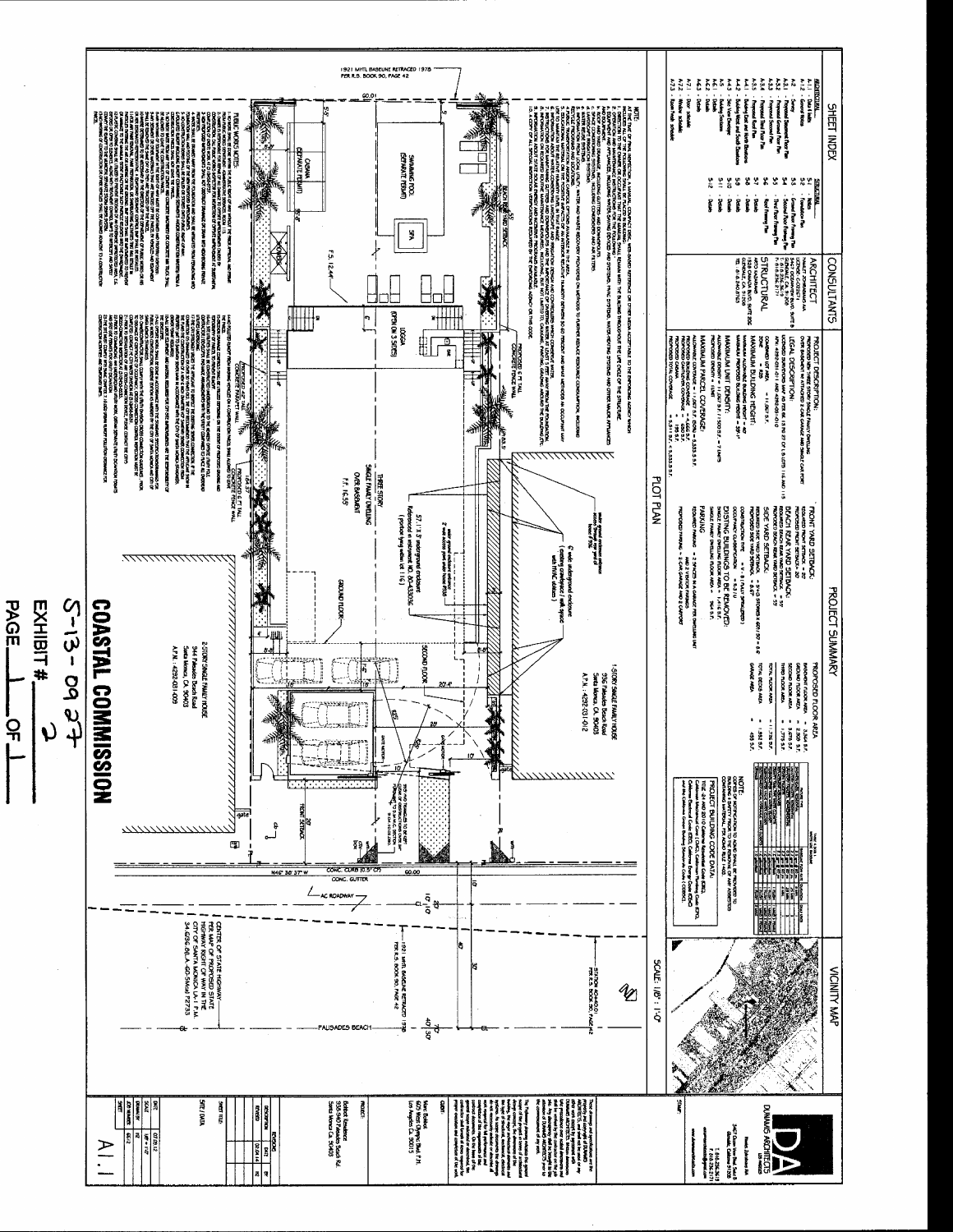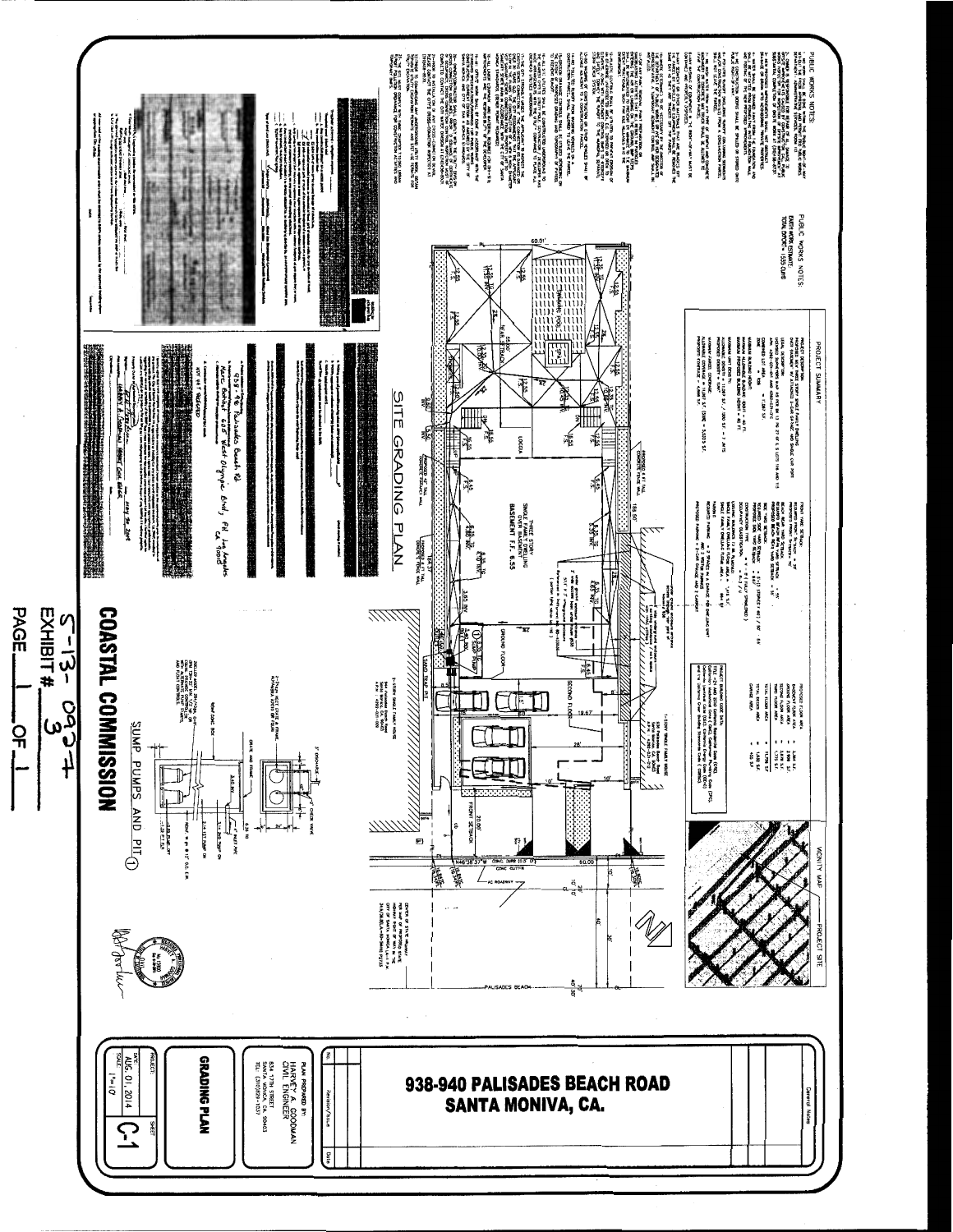

 $\begin{matrix} \frac{1}{2} & \frac{1}{2} \\ \frac{1}{2} & \frac{1}{2} \end{matrix}$